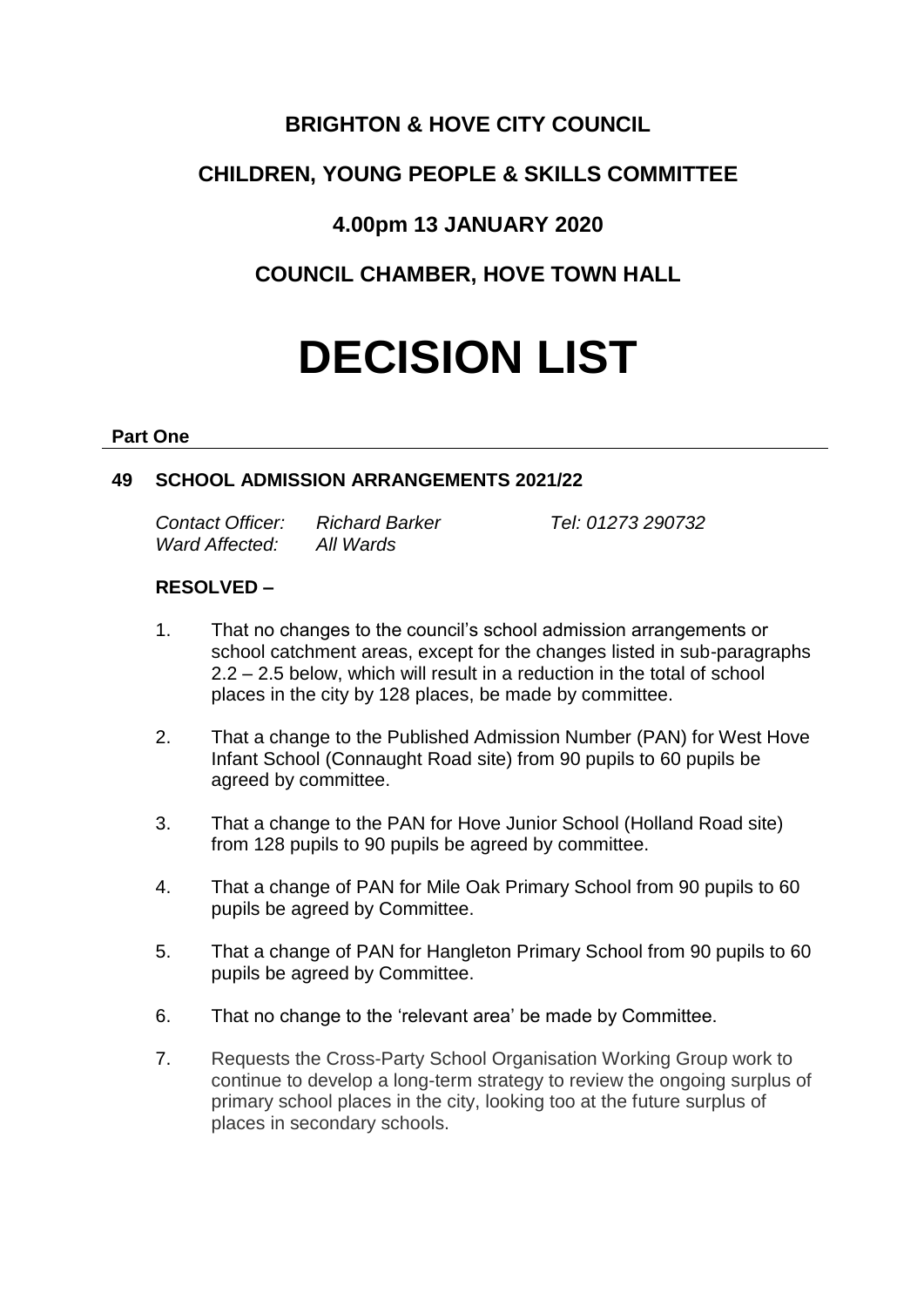## **50 FAMILIES, CHILDREN AND LEARNING FEES AND CHARGES**

*Contact Officer: Richard Barker Tel: 01273 290732 Ward Affected: All Wards*

*Contact Officer: Caroline Parker Tel: 01273 293587*

#### **RESOLVED:**

- 1. That the position on fees charged for nurseries as detailed in section 3.3 be agreed.
- 2. That the position on fees and charges for Childcare Workforce Development as detailed in section 3.4 be agreed.
- 3. That the position on fees and charges for the Early Years Quality Improvement Programme as detailed in section 3.4.7 be agreed.
- 4. That the position on the charges for school meals as detailed in section 3.5 be noted.

#### **51 YOUTH WISE - BRIGHTON AND HOVE DECISION MAKERS**

| Contact Officer: | Caroline Parker |
|------------------|-----------------|
| Ward Affected:   | All Wards       |

#### **RESOLVED:**

1. That the arrangements and attached terms of reference for Youth Wise be acknowledged and supported by Committee.

#### **52 YOUTH SERVICE REVIEW**

| Contact Officer: | Caroline Parker | Tel: 01273 293587 |
|------------------|-----------------|-------------------|
| Ward Affected:   | All Wards       |                   |

#### **RESOLVED:**

- 1. That the current Youth Service Grants Programme be extended and the work of current recipients for a further six months from 1 October 2020 to 31 March 2021, subject to funding being agreed in the 2020/21 budget, be funded by committee.
- 2. That a review of the provision of youth services across the city which will consider the areas set out in paragraph 4.1 of this report and that the findings of the review are brought back to Committee in June 2020 be agreed by Committee. Government funding announcements may affect timings.
- 3. That the terms of reference of the review by a cross party group of councillors and Youth Wise be agreed.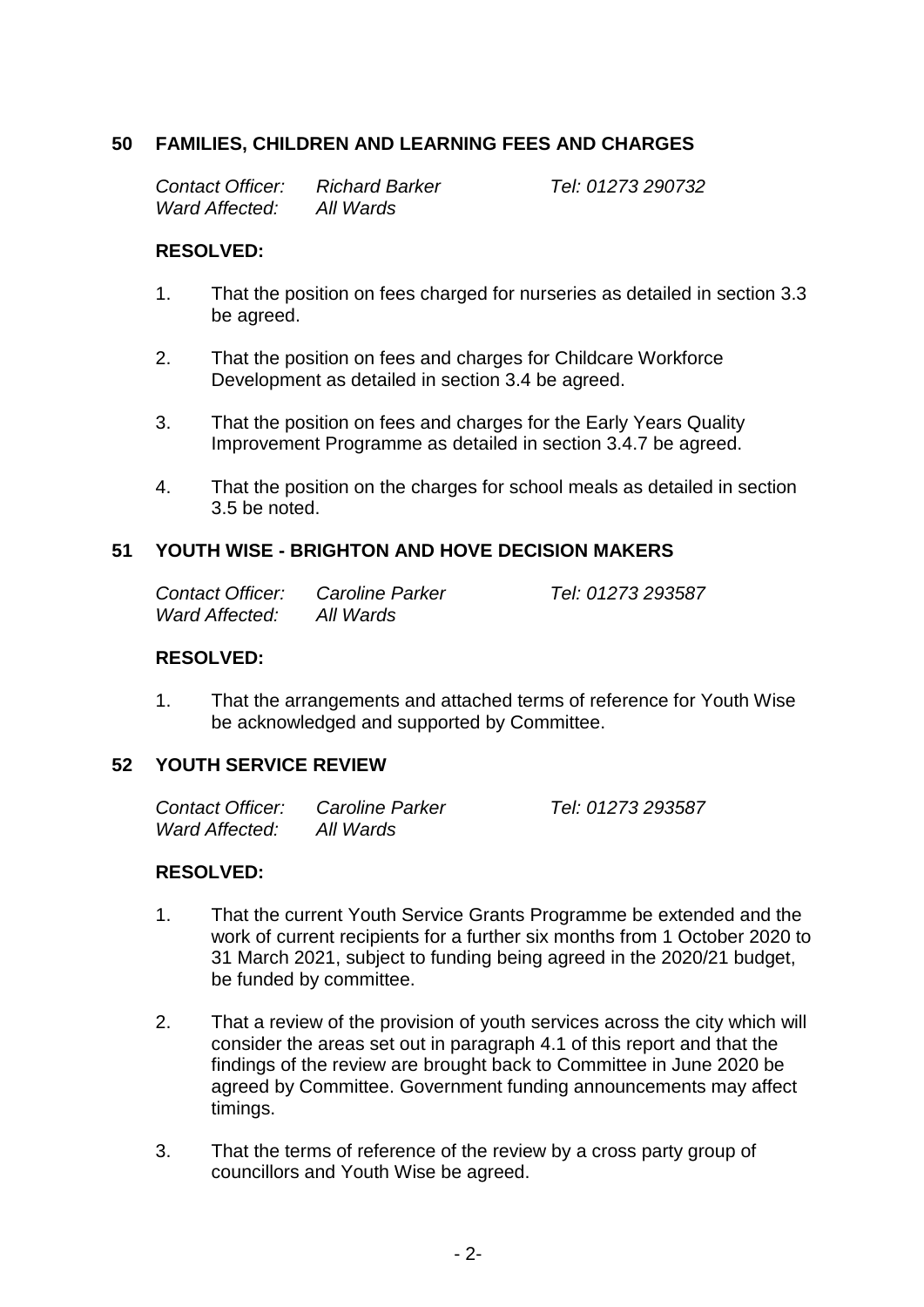- 4. That consideration of an Onside Youth Zone in partnership with Brighton Youth Centre as an option for the Central Youth Hub be considered in the review, and that should the timetable of any government investment mean an application for funding need to be made prior to the end of the review, an urgency CYPS Committee be convened.
- 5. That the financial assessment of the different options including sources of capital and revenue funding and long term financial viability be considered in the review.

## **53 TRANSPORT FOR CHILDREN AND YOUNG PEOPLE WITH SEND**

| Contact Officer: | <b>Richard Barker</b> | Tel: 01273 290732 |
|------------------|-----------------------|-------------------|
| Ward Affected:   | All Wards             |                   |

#### **RESOLVED:**

- 1. That the progress made with addressing concerns about the operation of the home to school transport service be noted by Committee.
- 2. That the progress in the establishment of the independent review team and policy panel be noted by Committee.

## **54 DEVELOPMENT OF ASC SERVICES**

| Contact Officer: | Lisa Brown | Tel: 01273 293568 |
|------------------|------------|-------------------|
| Ward Affected:   | All Wards  |                   |

#### **RESOLVED:**

- 1. That to meet the forecast future need, the requirement of one Callum Centre be noted and that provision be based at Hove Park School on both sites; opening in September 2020.
- 2. That the development of another specialist facility located on both primary and secondary mainstream sites for children and young people who have a diagnosis of Autistic Spectrum Condition (ASC) and who also have Social Emotional Mental Health difficulties (SEMH) and/ or Learning Difficulties (LD) be noted.
- 3. That the progress of the co-produced primary and secondary flexible model of educational provision project for ASC children and young people who are unable to attend school, as described in the report, be noted.

#### **55 UPDATE ON SPECIAL EDUCATIONAL NEEDS AND DISABILITY STRATEGY DEVELOPMENT**

*Contact Officer: Carolyn Bristow Tel: 01273 291288*